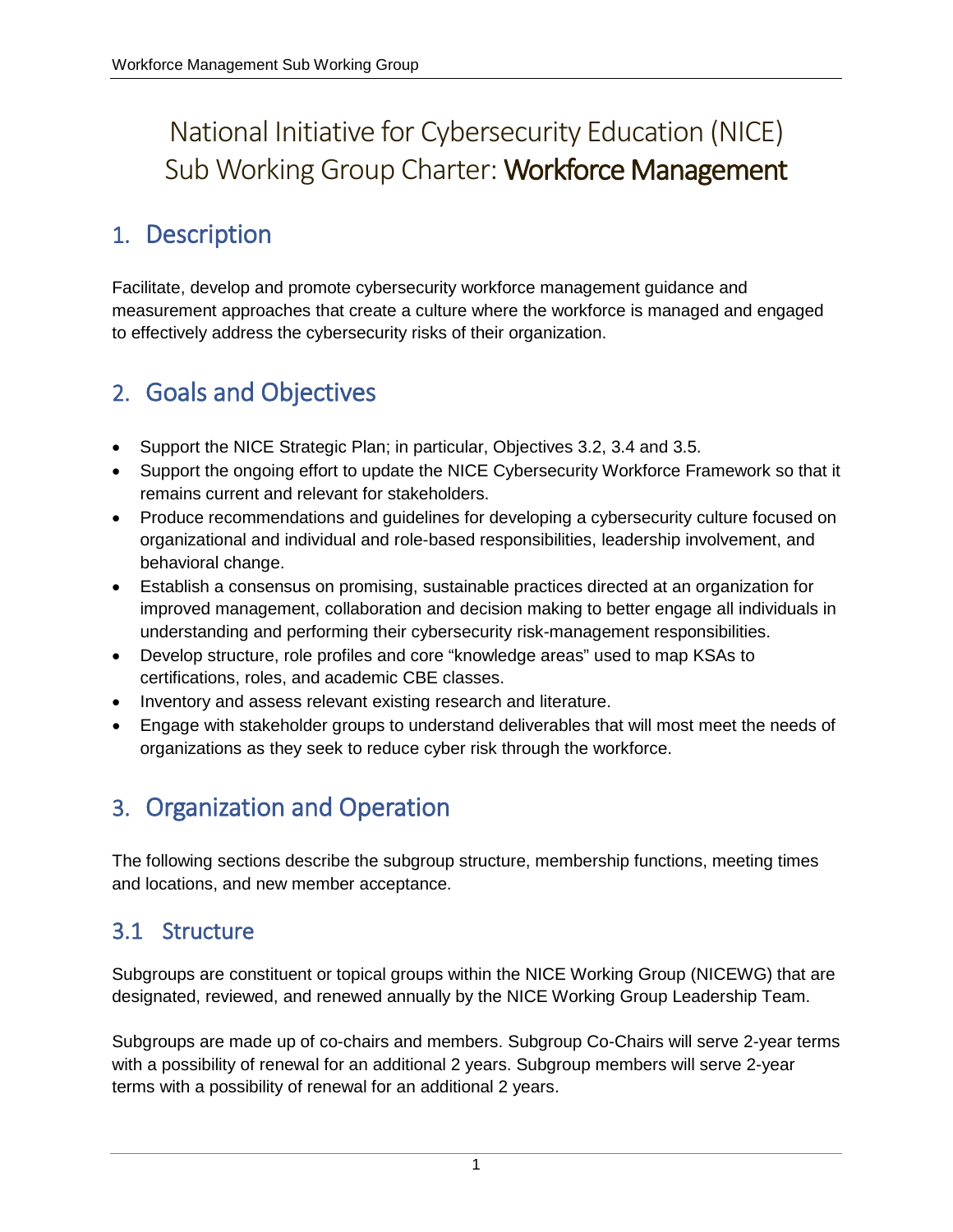### 3.2 Membership Functions

#### 3.2.1 NICE Working Group Subgroup Co-Chairs

Subgroup Co-Chairs have the following responsibilities:

- a. Provide input to all subgroup meeting agendas and minutes
- b. Preside over subgroup meetings
- c. Complete requested tasks towards the development of the NICEWG and Subgroup deliverables
- d. Attend and actively participate in meetings of the NICEWG
- e. Create deliverables that are aligned to NICE Strategic Plan or in response to NICEWG requests or, when necessary, refer them to another appropriate subgroup or project team
- f. In consultation with the NICEWG Co-Chairs, review, deliberate on, and revise or adopt any recommendations of subgroups prior to forwarding or presenting to the full NICEWG membership
- g. Provide input into the NICEWG meeting standing items

### 3.2.2 NICE Working Group Subgroup Members

Subgroup members have the following responsibilities:

- a. Complete requested tasks towards the goals of the subgroup
- b. Attend and actively participate in subgroup meetings as necessary
- c. Contribute input to subgroup project(s)
- d. Serve as Subject Matter Experts to the subgroup co-chairs

### 3.2.3 NICE Working Group Subgroup Project Team Leads

Subgroup Project Team Leads have the following responsibilities:

- a. Complete requested tasks towards the development of the NICE Workforce Management subgroup deliverables
- b. Attend NICE Workforce Management Project meetings as necessary for providing project status updates, obtaining input, or presenting final results
- c. Review and provide comments on deliverables prepared by or presented to the subgroup
- d. Attend and actively participate in meetings of the subgroup
- e. Participate in presentation of recommendations to NICEWG when invited

## 3.3 Meeting Times and Locations

This group meets virtually on the third Thursday of every month at 1 pm Eastern Time. Meeting details will be provided in advance of the meeting date.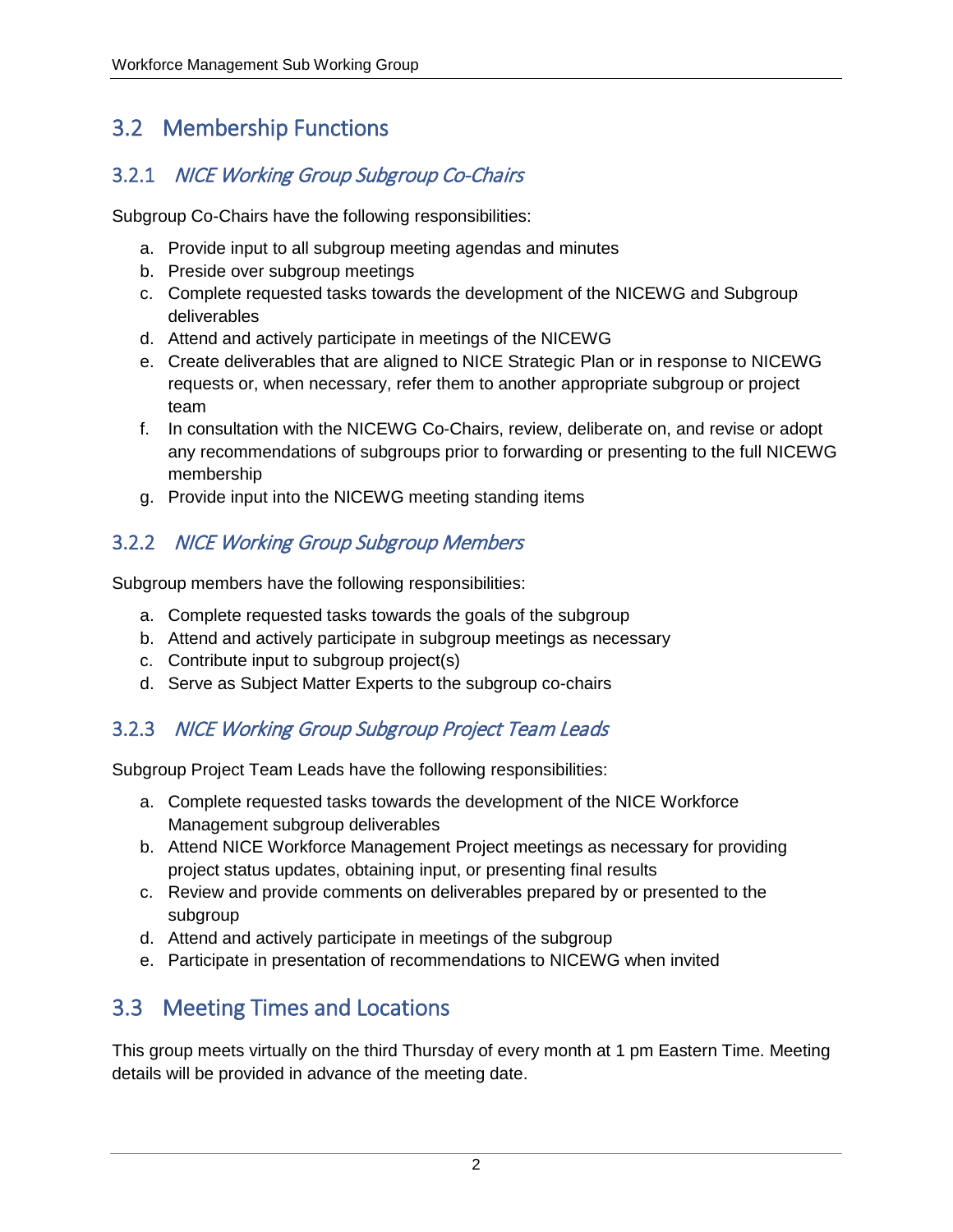### 3.4 New Member Acceptance Process

There are no requirements for joining the NICE Working Group general membership. To join this subgroup, email [nicewg.wm@nist.gov](mailto:nicewg.wm@nist.gov) with the subject line: "Workforce Management Subscribe", and with your full name and email address in the body of the message.